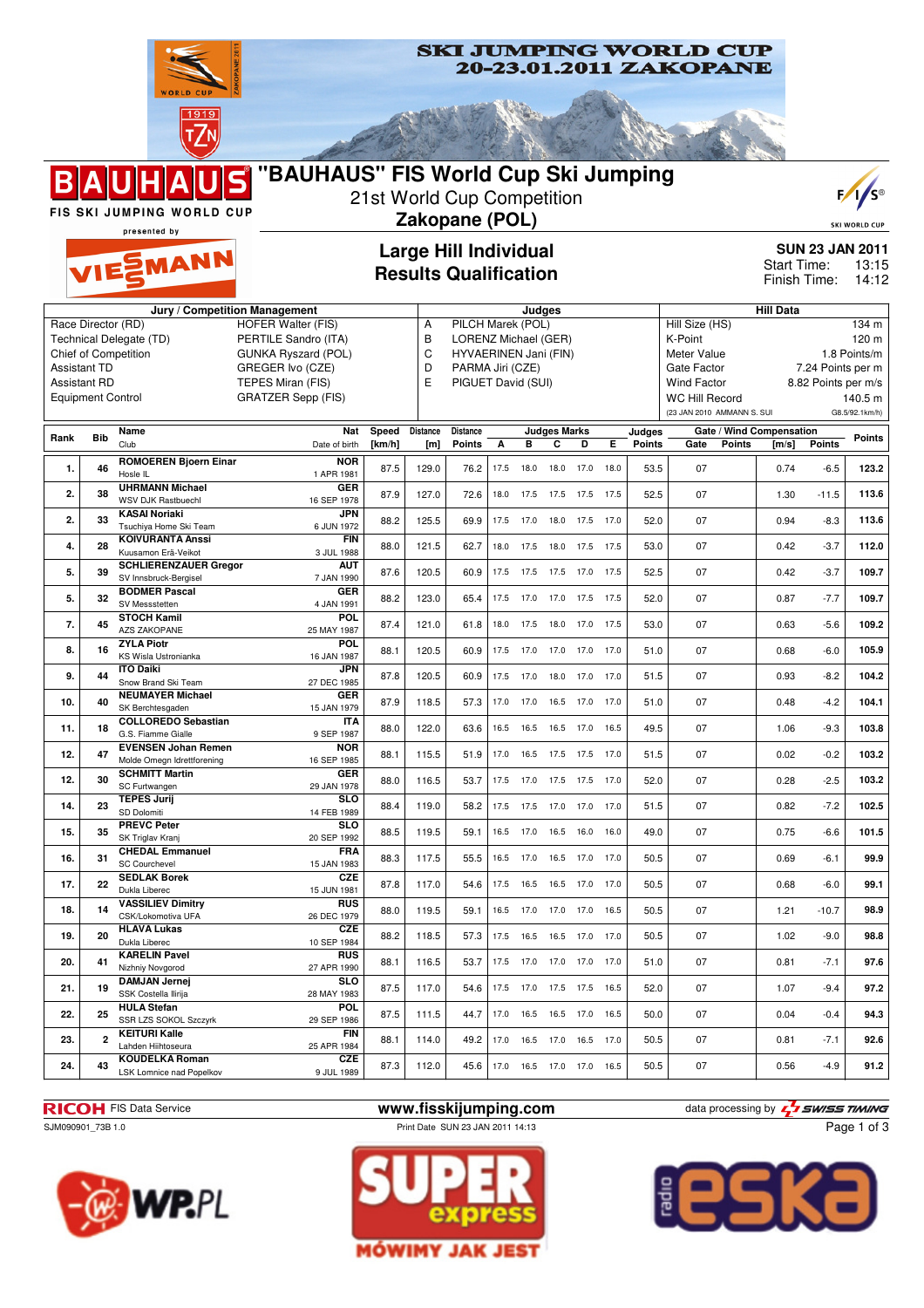

FIS SKI JUMPING WORLD CUP

R



21st World Cup Competition **Zakopane (POL)**

|      |                      | presented by                                         | ∠anopano (i O∟)           |                 |                        |                                                              |      |           |                          |                |      |                  |                                                   | <b>SKI WORLD CUP</b>        |               |                                          |  |
|------|----------------------|------------------------------------------------------|---------------------------|-----------------|------------------------|--------------------------------------------------------------|------|-----------|--------------------------|----------------|------|------------------|---------------------------------------------------|-----------------------------|---------------|------------------------------------------|--|
|      |                      | VIESMANN                                             |                           |                 |                        | <b>Large Hill Individual</b><br><b>Results Qualification</b> |      |           |                          |                |      |                  |                                                   | Start Time:<br>Finish Time: |               | <b>SUN 23 JAN 2011</b><br>13:15<br>14:12 |  |
| Rank | <b>Bib</b>           | Name<br>Club                                         | Nat<br>Date of birth      | Speed<br>[km/h] | <b>Distance</b><br>[m] | Distance<br><b>Points</b>                                    | А    | в         | <b>Judges Marks</b><br>С | D              | Е    | Judges<br>Points | Gate / Wind Compensation<br><b>Points</b><br>Gate | [m/s]                       | <b>Points</b> | Points                                   |  |
|      |                      | <b>BYRT Tomasz</b>                                   | <b>POL</b>                |                 |                        |                                                              |      |           |                          |                |      |                  |                                                   |                             |               |                                          |  |
| 25.  | $\overline{7}$       | KS Wisla Ustronianka                                 | 25 JAN 1993               | 87.7            | 115.0                  | 51.0                                                         |      | 16.5 16.0 |                          | 16.5 17.5 16.0 |      | 49.0             | 07                                                | 1.05                        | $-9.3$        | 90.7                                     |  |
| 26.  | 24                   | <b>JANDA Jakub</b><br>Dukla Liberec                  | CZE<br>27 APR 1978        | 87.4            | 115.5                  | 51.9                                                         | 17.0 | 16.0      | 17.0                     | 17.0           | 16.0 | 50.0             | 07                                                | 1.37                        | $-12.1$       | 89.8                                     |  |
| 27.  | 9                    | <b>DESCOMBES SEVOIE Vincent</b>                      | FRA                       | 87.7            | 111.5                  | 44.7                                                         | 17.0 | 16.5      | 17.0                     | 16.5           | 16.0 | 50.0             | 07                                                | 0.78                        | $-6.9$        | 87.8                                     |  |
|      |                      | Douanes les Houches<br><b>MUOTKA Olli</b>            | 9 JAN 1984<br><b>FIN</b>  |                 |                        |                                                              |      |           |                          |                |      |                  |                                                   |                             |               |                                          |  |
| 28.  | 21                   | Ounasvaaran Hiihtoseura                              | 14 JUL 1988               | 88.2            | 110.5                  | 42.9                                                         | 16.5 | 16.0      | 16.0                     | 16.5           | 16.5 | 49.0             | 07                                                | 0.48                        | $-4.2$        | 87.7                                     |  |
| 29.  | 29                   | <b>INGVALDSEN Ole Marius</b>                         | <b>NOR</b>                | 87.6            | 106.5                  | 35.7                                                         | 16.5 | 15.5      |                          | 16.5 16.5      | 16.0 | 49.0             | 07                                                | $-0.20$                     | 1.8           | 86.5                                     |  |
|      |                      | Steinkjer Skiklubb/Tronderhopp                       | 2 OCT 1985                |                 |                        |                                                              |      |           |                          |                |      |                  |                                                   |                             |               |                                          |  |
| 30.  | 15                   | <b>SLIZ Rafal</b><br><b>AZS AWF Katowice</b>         | POL<br>11 JUL 1983        | 87.9            | 112.0                  | 45.6                                                         | 16.5 | 16.5      |                          | 16.5 16.5      | 16.5 | 49.5             | 07                                                | 1.00                        | $-8.8$        | 86.3                                     |  |
| 31.  | 42                   | <b>BARDAL Anders</b>                                 | <b>NOR</b>                | 88.4            | 110.5                  | 42.9                                                         | 17.0 | 16.5      | 17.5                     | 17.0           | 16.5 | 50.5             | 07                                                | 0.83                        | $-7.3$        | 86.1                                     |  |
|      |                      | Steinkjer Skiklubb/Tronderhopp                       | 24 AUG 1982               |                 |                        |                                                              |      |           |                          |                |      |                  |                                                   |                             |               |                                          |  |
| 32.  | 17                   | <b>INNAUER Mario</b><br>SV Innsbruck-Bergisel        | <b>AUT</b><br>10 JAN 1990 | 87.6            | 114.0                  | 49.2                                                         | 17.0 | 16.5      | 16.5                     | 16.5           | 16.5 | 49.5             | 07                                                | 1.69                        | $-14.9$       | 83.8                                     |  |
|      |                      | <b>KUETTEL Andreas</b>                               | SUI                       |                 |                        |                                                              |      |           |                          |                |      |                  |                                                   |                             |               |                                          |  |
| 33.  | 8                    | <b>SC Einsiedeln</b>                                 | 25 APR 1979               | 88.1            | 111.5                  | 44.7                                                         | 16.5 | 16.0      |                          | 16.5 16.5      | 16.5 | 49.5             | 07                                                | 1.25                        | $-11.0$       | 83.2                                     |  |
| 34.  | 4                    | <b>NIEMI Sami</b><br>Ounasvaaran Hiihtoseura         | <b>FIN</b><br>16 FEB 1991 | 87.6            | 109.5                  | 41.1                                                         | 16.0 | 15.5      | 16.0                     | 16.0           | 16.0 | 48.0             | 07                                                | 0.73                        | $-6.4$        | 82.7                                     |  |
| 35.  | 27                   | <b>VELTA Rune</b>                                    | <b>NOR</b>                | 88.2            | 108.0                  | 38.4                                                         | 16.5 | 16.0      | 16.5                     | 16.5           | 16.5 | 49.5             | 07                                                | 0.79                        | $-7.0$        | 80.9                                     |  |
|      |                      | Lommedalen II<br><b>AHONEN Janne</b>                 | 19 JUL 1989<br><b>FIN</b> |                 |                        |                                                              |      |           |                          |                |      |                  |                                                   |                             |               |                                          |  |
| 36.  | 26                   | Lahden Hiihtoseura                                   | 11 MAY 1977               | 88.4            | 106.5                  | 35.7                                                         | 16.5 | 16.0      | 15.5                     | 16.0           | 16.0 | 48.0             | 07                                                | 0.40                        | $-3.5$        | 80.2                                     |  |
| 37.  | 34                   | <b>HOCKE Stephan</b><br><b>WSV Schmiedefeld</b>      | <b>GER</b><br>20 OCT 1983 | 88.2            | 108.0                  | 38.4                                                         | 16.0 | 16.0      | 16.0                     | 16.5           | 16.0 | 48.0             | 07                                                | 0.73                        | $-6.4$        | 80.0                                     |  |
| 38.  | 11                   | <b>VACULIK Ondrej</b><br>Dukla Liberec               | CZE<br>12 MAY 1986        | 87.7            | 106.0                  | 34.8                                                         |      | 16.5 16.0 |                          | 16.0 16.0      | 15.5 | 48.0             | 07                                                | 0.50                        | $-4.4$        | 78.4                                     |  |
| 39.  | 13                   | <b>TROFIMOV Roman-Sergeevich</b>                     | <b>RUS</b>                | 87.7            | 104.0                  | 31.2                                                         | 16.5 | 15.5      | 16.5 16.0                |                | 16.0 | 48.5             | 07                                                | 0.72                        | $-6.4$        | 73.3                                     |  |
|      |                      | Moskva Shvsm<br><b>ZMORAY Tomas</b>                  | 19 NOV 1989<br><b>SVK</b> |                 |                        |                                                              |      |           |                          |                |      |                  |                                                   |                             |               |                                          |  |
| 40.  | 3                    | VSC Dukla B.Bystrica                                 | 26 JUL 1989               | 87.5            | 99.5                   | 23.1                                                         |      |           | 15.5 15.5 15.0 15.5      |                | 15.5 | 46.5             | 07                                                | 0.78                        | $-6.9$        | 62.7                                     |  |
|      |                      |                                                      |                           |                 |                        |                                                              |      |           |                          |                |      |                  |                                                   |                             |               |                                          |  |
|      | <b>Not Qualified</b> |                                                      |                           |                 |                        |                                                              |      |           |                          |                |      |                  |                                                   |                             |               |                                          |  |
| 41.  | 1                    | <b>CHERVYAKOV Georgiv</b><br>Moskva Shvsm Skiclub    | <b>RUS</b><br>15 FEB 1990 | 87.9            | 98.5                   | 21.3                                                         | 15.5 | 15.0      | 15.5                     | 15.5           | 15.5 | 46.5             | 07                                                | 0.64                        | $-5.6$        | 62.2                                     |  |
|      |                      | <b>MATURA Jan</b>                                    | CZE                       |                 |                        |                                                              |      |           |                          |                |      |                  |                                                   |                             |               |                                          |  |
| 42.  | 36                   | Dukla Liberec                                        | 29 JAN 1980               | 87.5            | 93.0                   | 11.4                                                         | 16.5 | 15.5      | 15.5                     | 15.5           | 15.5 | 46.5             | 07                                                | $-0.29$                     | 2.6           | 60.5                                     |  |
| 43.  | 6                    | <b>LAZAROVYCH Oleksandr</b><br>Vorokhta Ski School   | <b>UKR</b>                | 87.1            | 98.5                   | 21.3                                                         | 15.5 | 15.0      | 14.5 15.5                |                | 15.5 | 46.0             | 07                                                | 0.94                        | $-8.3$        | 59.0                                     |  |
|      |                      | <b>BOSHCHUK Volodymyr</b>                            | 30 AUG 1984<br><b>UKR</b> |                 |                        |                                                              |      |           |                          |                |      |                  |                                                   |                             |               |                                          |  |
| 44.  | 10                   | Verkhovina Ski School                                | 3 AUG 1982                | 87.4            | 94.5                   | 14.1                                                         | 15.5 | 15.0      |                          | 15.0 15.0      | 15.0 | 45.0             | 07                                                | 0.41                        | $-3.6$        | 55.5                                     |  |
| 45.  | 12                   | <b>KARAULOV Ivan</b><br>Almaty                       | <b>KAZ</b><br>23 JUN 1980 | 87.3            | 92.0                   | 9.6                                                          |      | 14.5 15.0 | 15.0 14.5 14.5           |                |      | 44.0             | 07                                                | $-0.12$                     | 1.1           | 54.7                                     |  |
| 46.  | 37                   | <b>KRANJEC Robert</b>                                | <b>SLO</b>                | 87.9            | 95.5                   | 15.9                                                         | 15.0 |           | 15.0 15.0                | 15.0           | 15.0 | 45.0             | 07                                                | 0.81                        | $-7.1$        | 53.8                                     |  |
|      |                      | SK Triglav Kranj                                     | 16 JUL 1981               |                 |                        |                                                              |      |           |                          |                |      |                  |                                                   |                             |               |                                          |  |
| 47.  | 5                    | <b>TAKHTAKHUNOV Assan</b><br>Almaty                  | KAZ<br>25 SEP 1986        | 87.5            | 85.0                   | $-3.0$                                                       |      |           | 13.5 13.0 14.0 14.0 14.0 |                |      | 41.5             | 07                                                | 0.63                        | $-5.6$        | 32.9                                     |  |
|      |                      |                                                      |                           |                 |                        |                                                              |      |           |                          |                |      |                  |                                                   |                             |               |                                          |  |
|      | Prequalified         |                                                      |                           |                 |                        |                                                              |      |           |                          |                |      |                  |                                                   |                             |               |                                          |  |
|      | 48                   | <b>LOITZL Wolfgang</b><br><b>WSC Bad Mitterndorf</b> | <b>AUT</b><br>13 JAN 1980 | 88.3            | 108.5                  | 39.3                                                         |      |           |                          |                |      |                  | 07                                                | $-0.02$                     | 0.2           |                                          |  |
|      | 49                   | <b>FETTNER Manuel</b>                                | <b>AUT</b>                |                 |                        |                                                              |      |           |                          |                |      |                  |                                                   |                             |               |                                          |  |
|      |                      | SV Innsbruck-Bergisel                                | 17 JUN 1985               | 88.0            | 114.0                  | 49.2                                                         |      |           |                          |                |      |                  | 07                                                | 0.38                        | $-3.4$        |                                          |  |

**<sup>50</sup> KOCH Martin** SV Villach

**RICOH** FIS Data Service **www.fisskijumping.com** data processing by  $\frac{7}{2}$  SWISS TIMING SJM090901\_73B 1.0 Print Date SUN 23 JAN 2011 14:13

22 JAN 1982 88.4 113.5 48.3 **48.3** 07 0.04 -0.4

17 JUN 1985

**AUT**<br>22 JAN 1982









Page 2 of 3

 $F/I/S^{\circ}$ 

SKI WORLD CUP